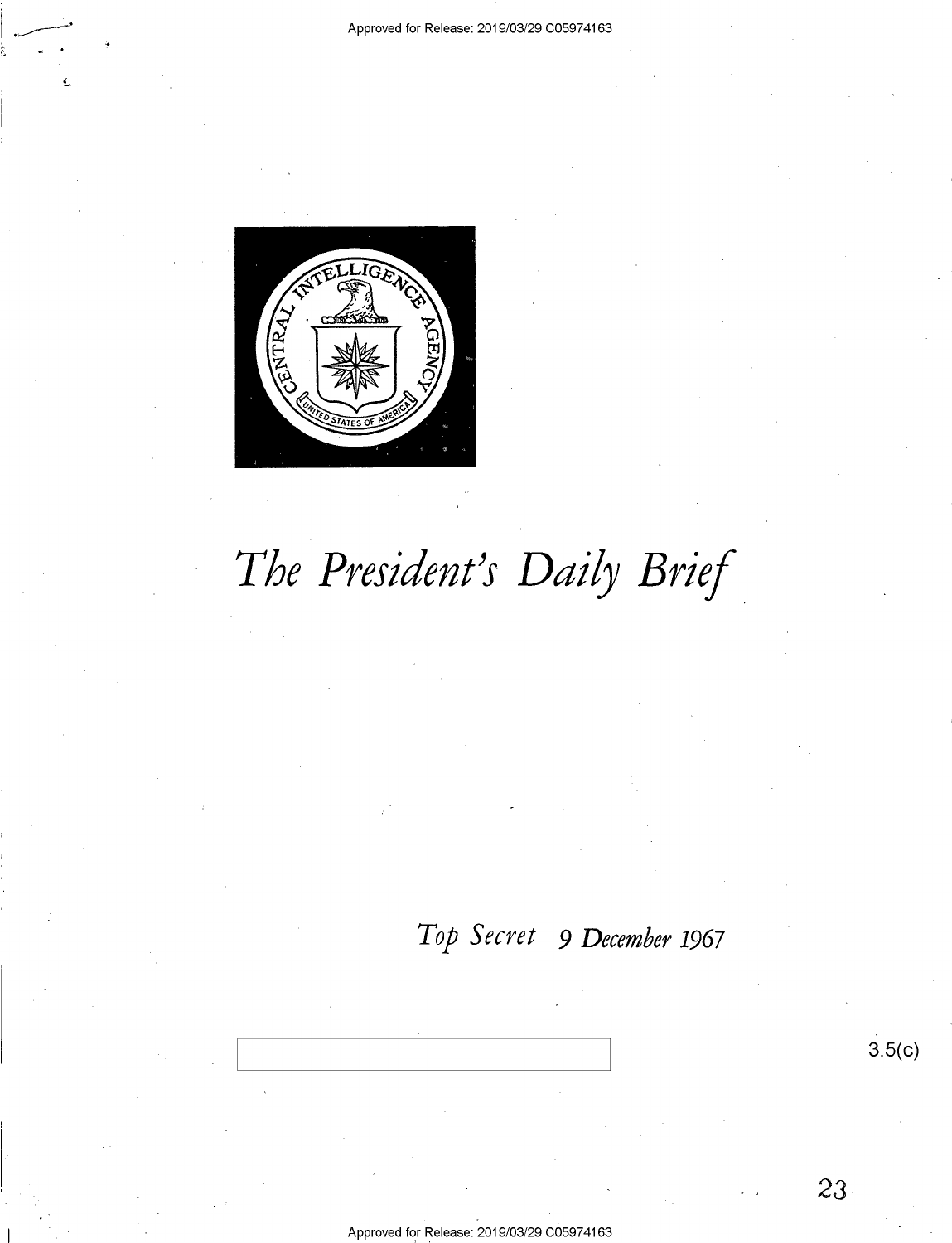#### **DAILY BRIEF 9 DECEMBER 1967**

1. Yemen

3.3(h)(2)

The royalists say they have recovered the body of a Russian pilot from the wreckage of a MIG fighter. The plane, with Yemeni markings, was The plane, with Yemeni markings, was<br>shot down during an air strike on<br>rovalist positions last week royalist positions last week.

The "siege" of Sana continues. There is an exodus of foreigners. Many Soviets have pulled out as has a goodly proportion of the republican leadership.

2. Turkey

There are some disquieting political undercurrents in the wake of the Cyprus crisis. While key political and public opinion leaders are going along with the government, there also is criticism of the decision to settle peacefully. Most Turks, who consider Makarios the devil incarnate, feel the whole scene will have to be played over in the future.

Perhaps the most-serious potential threat is from the military. Many officers are bitter over the failure to settle the Cyprus issue once and for all.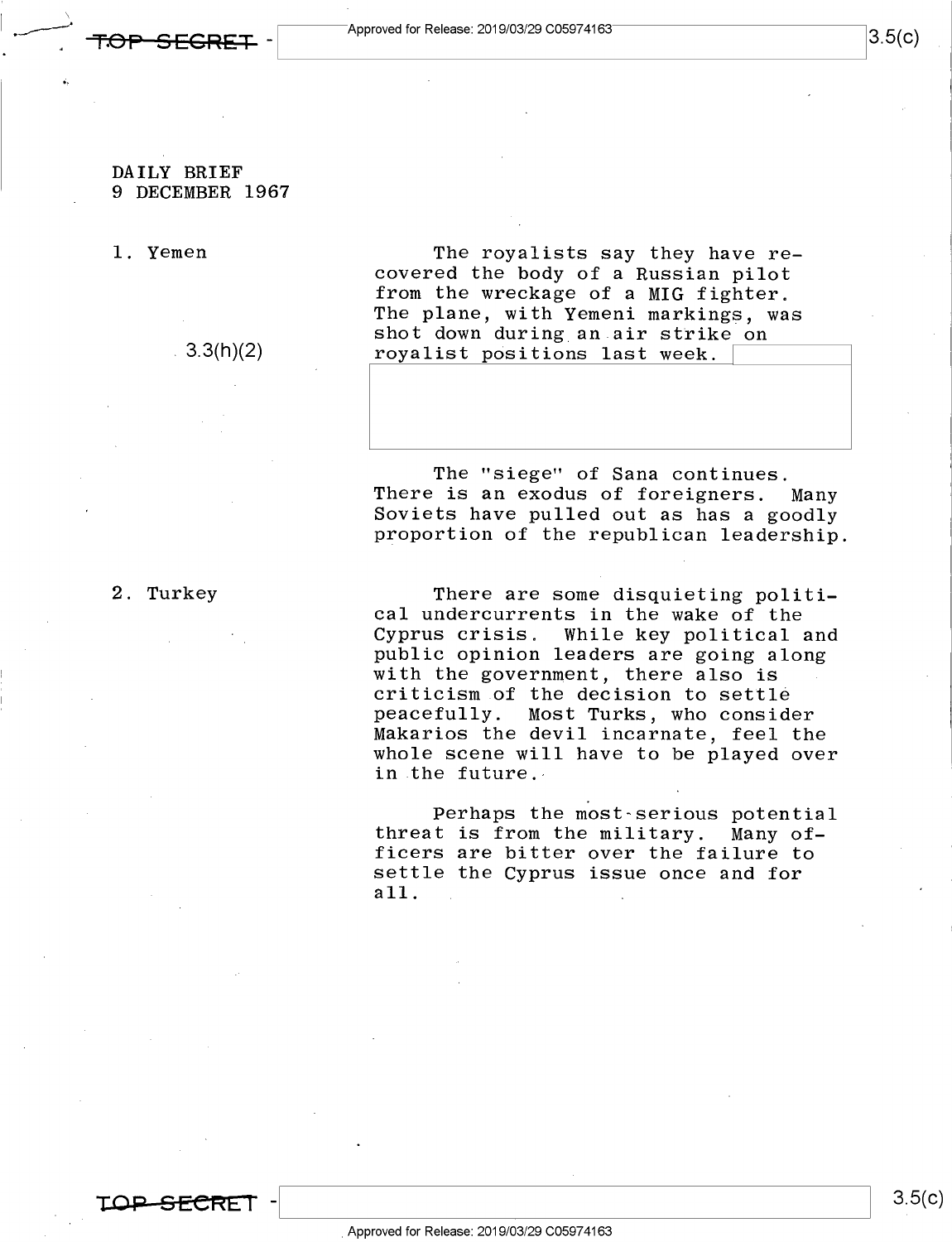3. Czechoslovakia

3.3(h)(2)

Brezhnev's surprise trip to Prague yesterday is a clear reflection of Moscow's concern over the Czech situation. Plagued with mounting economic, political, and social problems, the Czech party is divided and Novotny's authority has been challenged. Breznev will try to shore him up.





3.3(h)(2)



#### 5. Cyprus

The first Greek withdrawal took place yesterday morning when about 400 troops were evacuated from Famagusta. Turkish Cypriots are watching and counting.

Turkey has made some small moves toward reducing its military alert by pulling troops back from the invasion ports.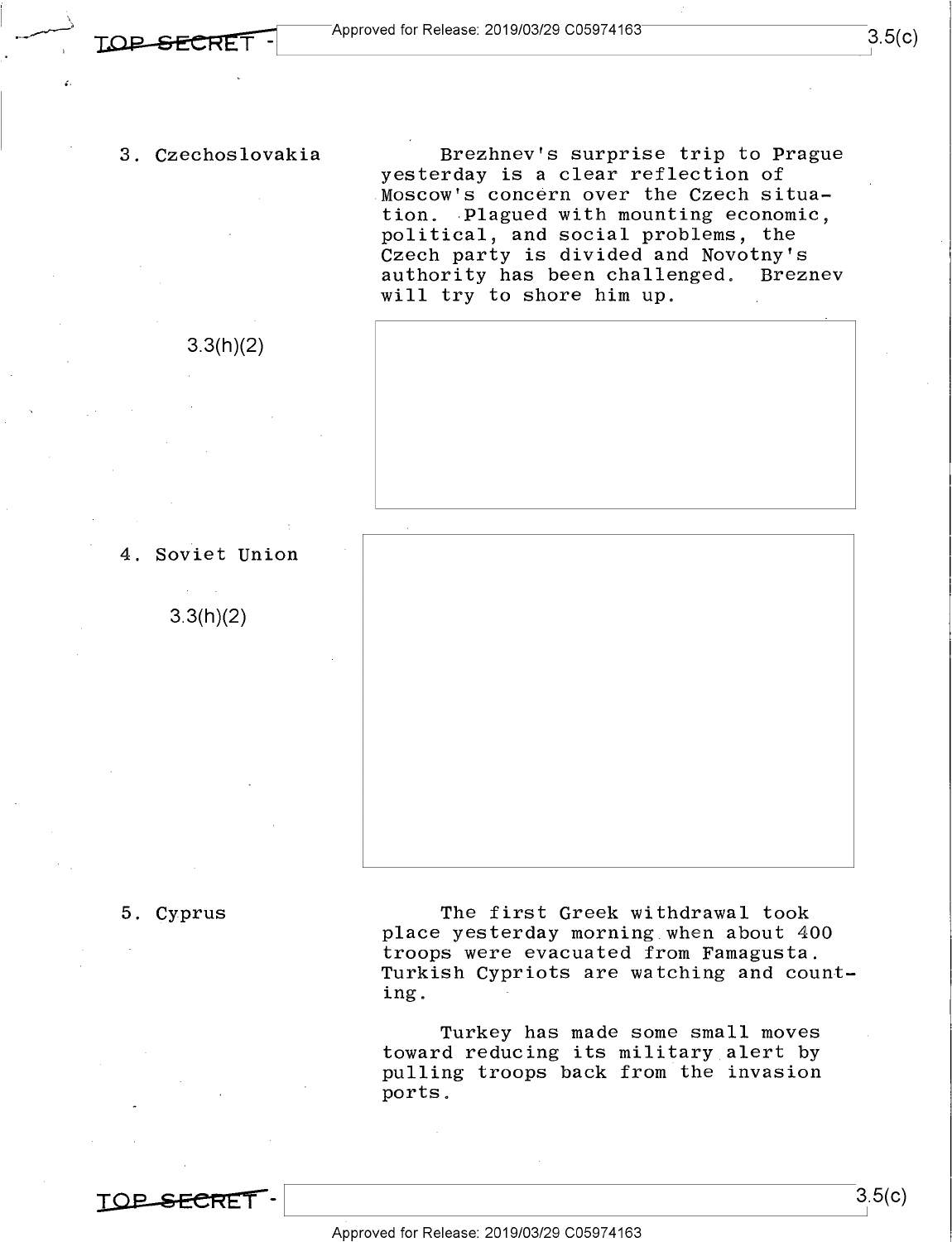6. Arab States

Arab foreign ministers meet in Cairo today to lay the ground for a proposed Arab summit. The wrangling in Cairo will be over whether to hold the summit now or wait until UN special representative Jarring has appeared on the scene.



8. Denmark

7. Jordan

3.3(h)(2)

Krag is in trouble. His political marriage of convenience with the ultraleft is threatened by discord in the coalition over how far to support the prime minister's recent economic moves,<br>including wage freezes. Some of Krag's including wage freezes. leftist allies are now threatening to go against him; he has only a two-vote majority in parliament. The US Embassy, Copenhagen, believes the tide is running against Krag and that his future looks dim.



 $3.5(c)$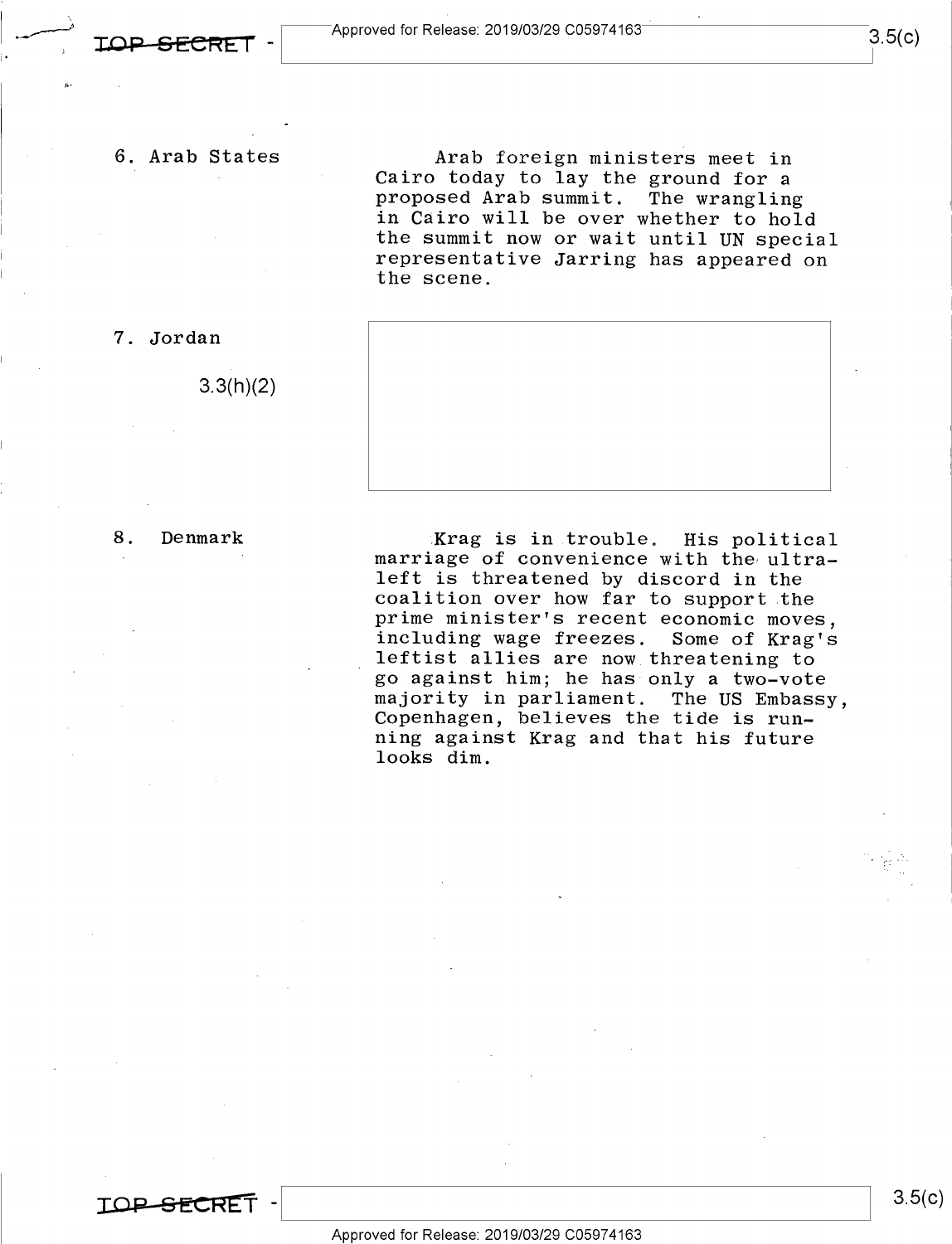#### Approved for Release: 2019/03/29 C0597 4163

 $\overline{1}$ 

Top Secret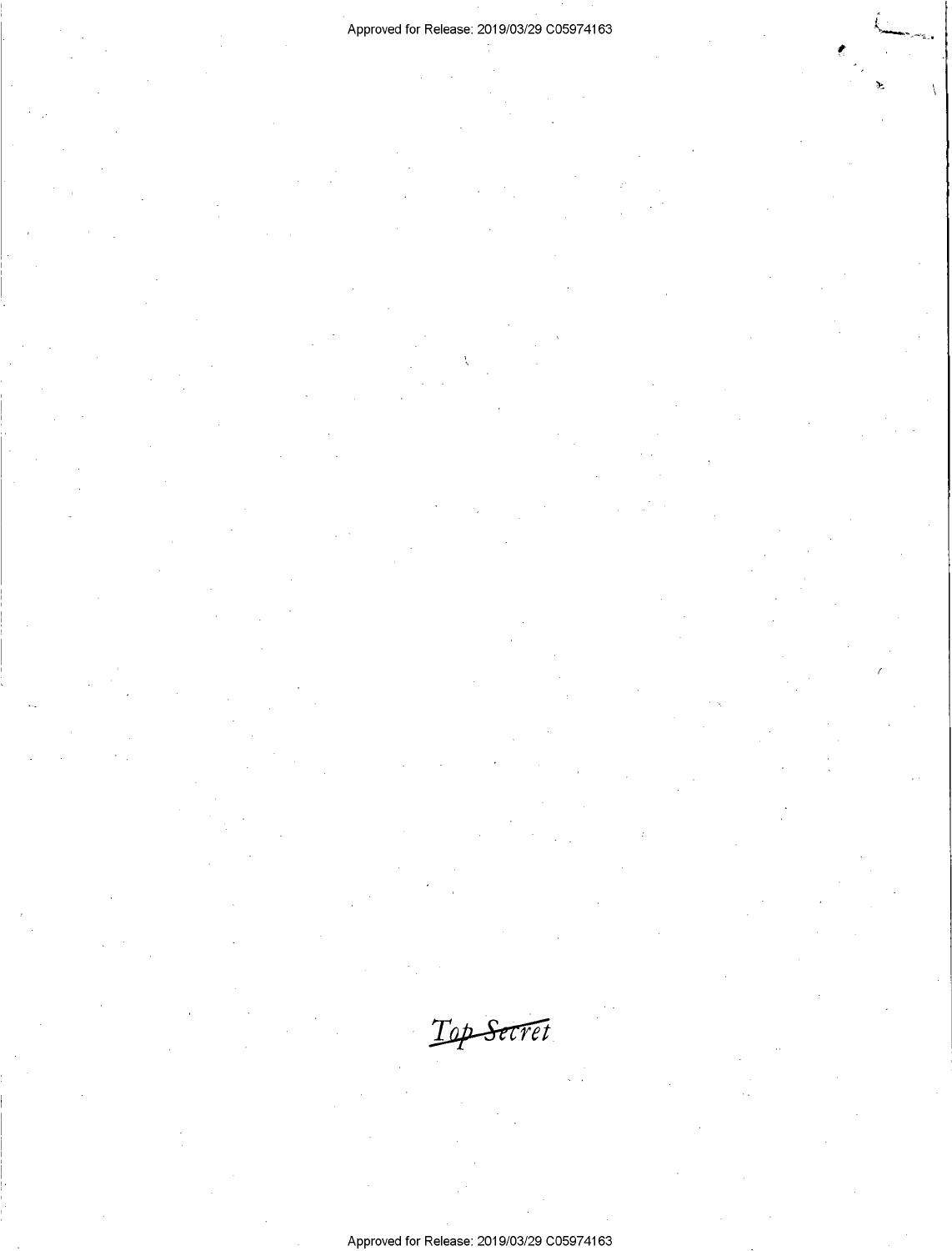**Top Secret** 



### *FOR THE PRESIDENT'S EYES ONLY*

## Special Daily Report on North Vietnam

3.5(c) **Top Secret**  $16$ 

9 December 1967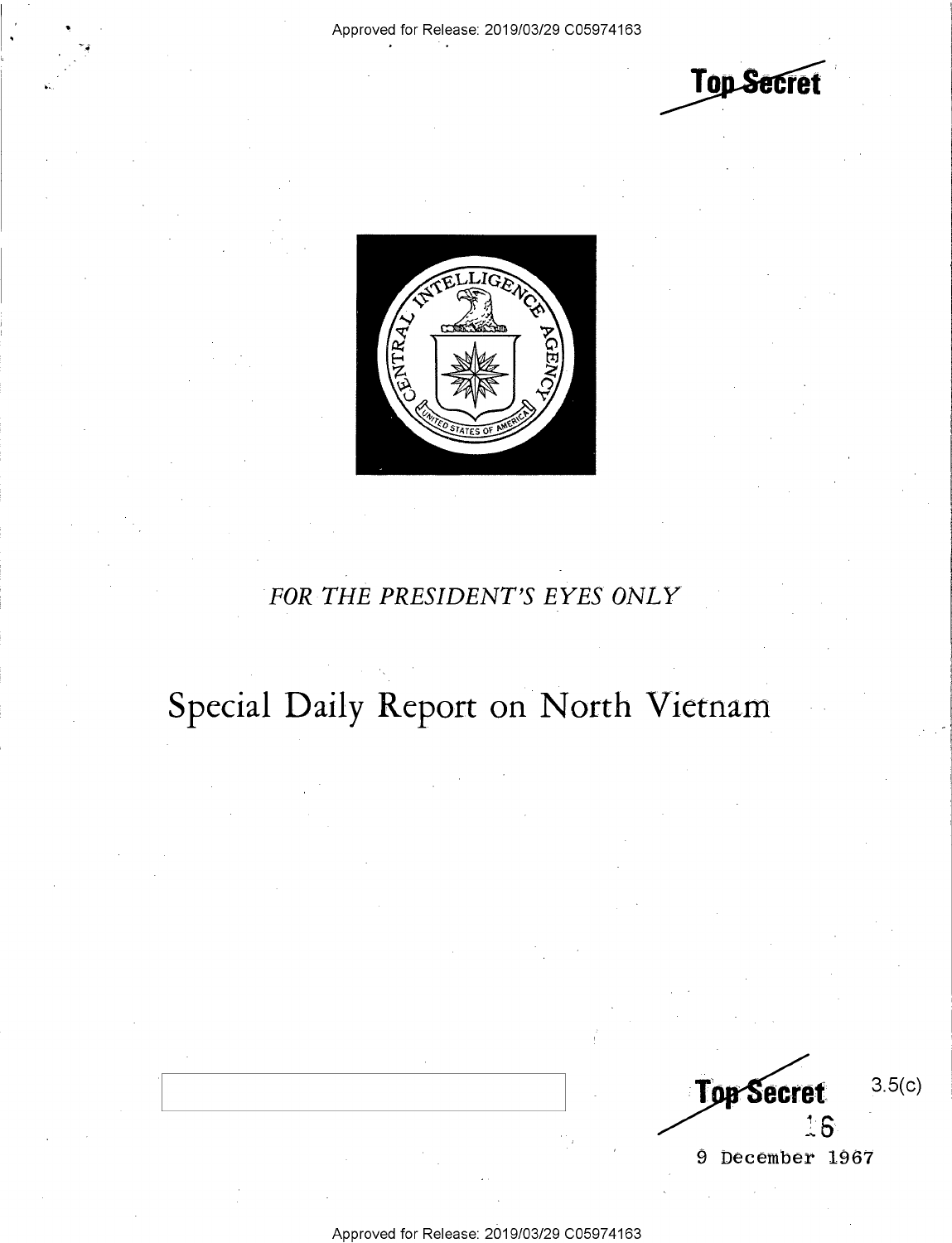3.5(c)

Special Daily Report on North Vietnam for the President's Eyes Only

#### 9 December 1967

#### I. LEE KUAN YEW TALKS WITH PAUL HASLUCK ABOUT SOUTHEAST ASIA

|  | 3.3(h)(2) |
|--|-----------|
|  |           |
|  | 3.3(h)(2) |
|  |           |
|  |           |
|  |           |
|  |           |
|  |           |
|  |           |
|  |           |
|  | 3.3(h)(2) |
|  |           |
|  |           |
|  |           |
|  |           |
|  |           |
|  |           |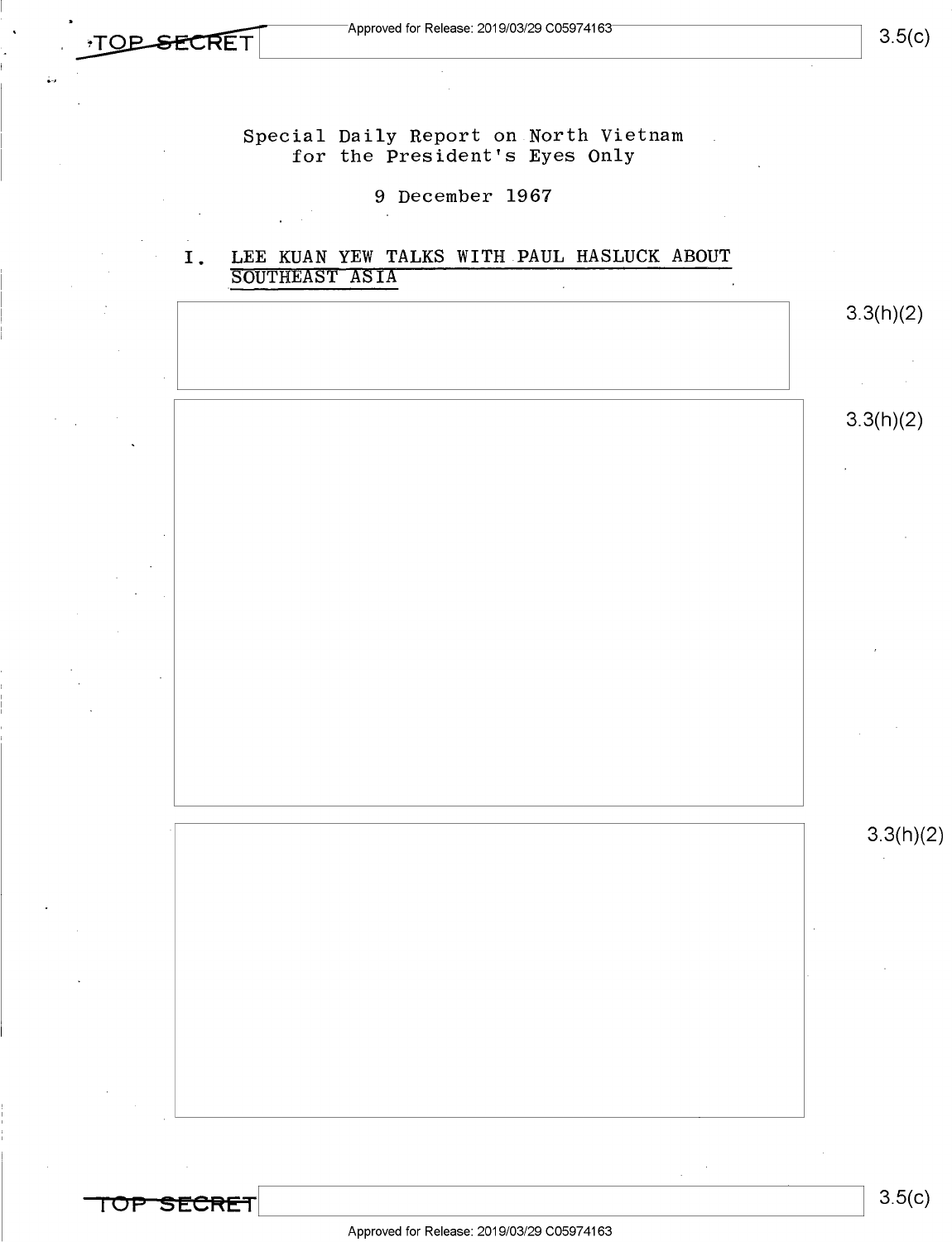**3.5(c)** 



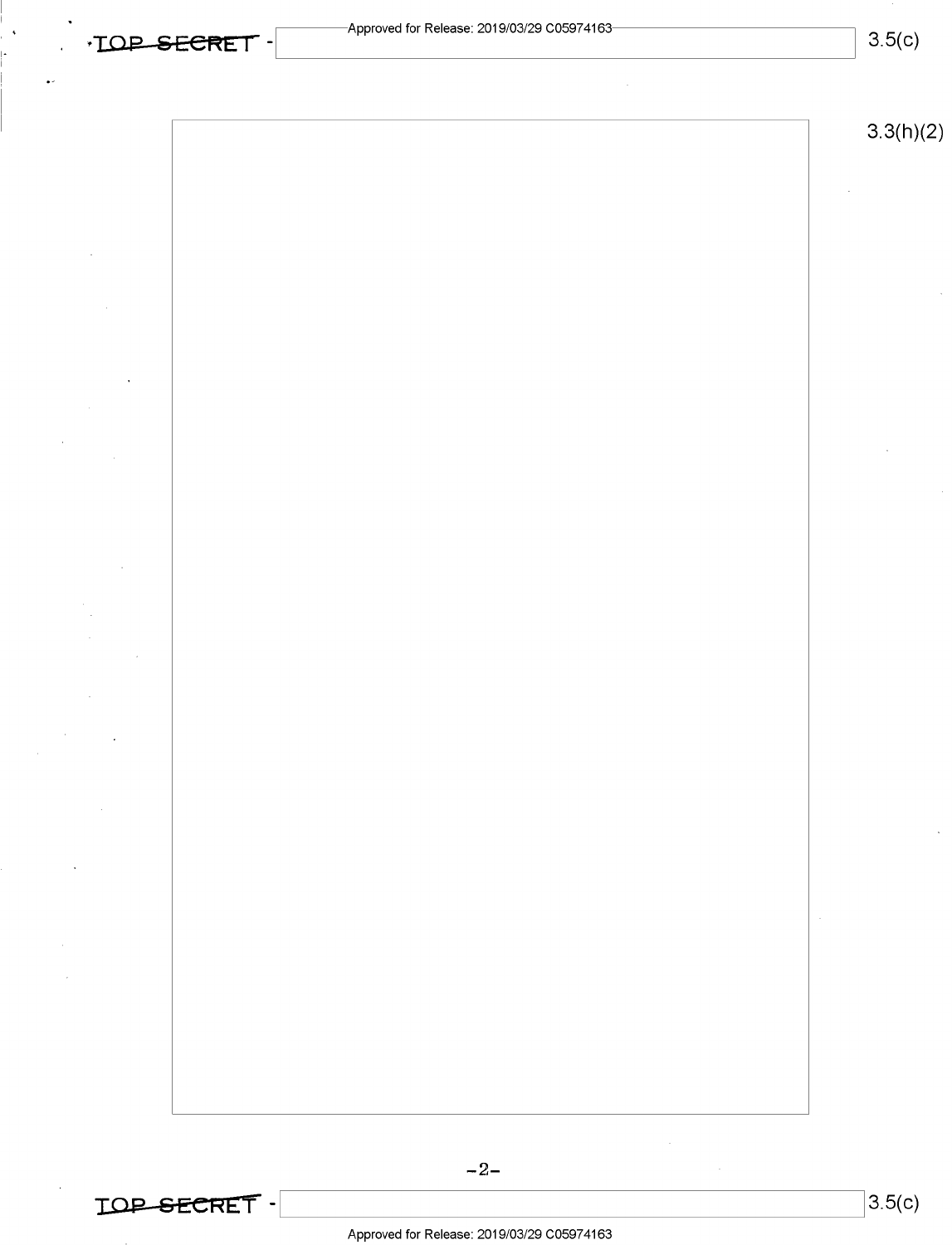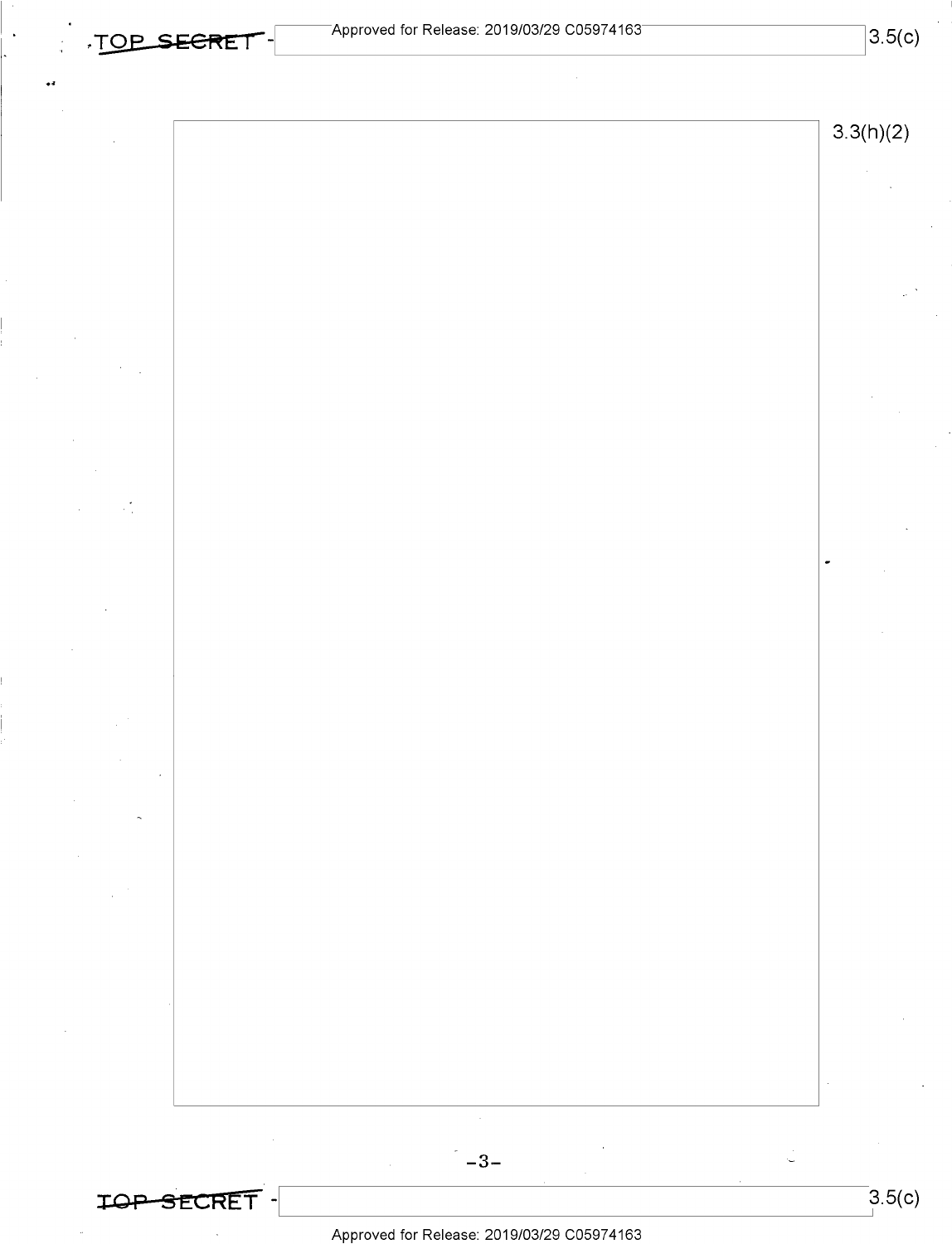**TOP SECRET** Approved for Release: 2019/03/29 C05974163 3.5(c)

3.3(h)(2)

### \* \* \*

Crop Claims: A Hanoi broadcast yesterday claims that collective farmers everywhere in North Vietnam are bringing in a "fairly good winter rice harvest." Statistics for yield in various localities are given, but no figure for the national harvest as a whole.

The modesty of the "fairly good" claim tends to support estimates that the late 1967 rice crop was below average, afflicting North Vietnam with the<br>fourth below-average crop in succession. Imports of fourth below-average crop in succession. food are continuing at the level established early this year and will total more than 400,000 tons or three times the level of 1964, the last pre-bombing .year.

\* \* \*

\* \* \*

3.3(h)(2)

3.3(h)(2) ,-------C\_o\_n\_d\_i\_t\_i\_o\_n\_s\_i\_n\_H\_a\_n\_o\_i\_:-----L\_l **\_\_\_\_\_\_\_\_\_\_\_ ----113.** 3(h )(2) the population of Hanoi was "quite composed." North Vietnamese whom he met told him, without showing fear, that "Hanoi is not a safe place." Prices of staples, meats, and school supplies were lower than 1966, and department stores were well stocked with necessities. The purchase of clothing was controlled under a coupon system, but flimsy cloth could be bought cheaply on the open market. foreign businessmen were well treated by their North Vietnamese hosts.  $3.3(h)(2)$  $\begin{array}{r|l}\n\textbf{TOP} & \textbf{SECTION} \textbf{ECT} \textbf{ \textcolor{red}{ \textbf{SCRET} \textbf{ \textcolor{red}{ \textbf{M} \textbf{ \textcolor{red}{ \textbf{M} \textbf{ \textcolor{red}{ \textbf{M} \textbf{ \textcolor{red}{ \textbf{M} \textbf{ \textcolor{red}{ \textbf{M} \textbf{ \textcolor{red}{ \textbf{M} \textbf{ \textcolor{red}{ \textbf{M} \textbf{ \textcolor{red}{ \textbf{M} \textbf{ \textcolor{red}{ \textbf{M} \textbf{ \textcolor{red}{ \textbf{M} \textbf{ \textcolor{red}{ \textbf{$  $-4-$ 

Approved for Release: 2019/03/29 C0597 4163

3.5(c)

3.3(h)(2)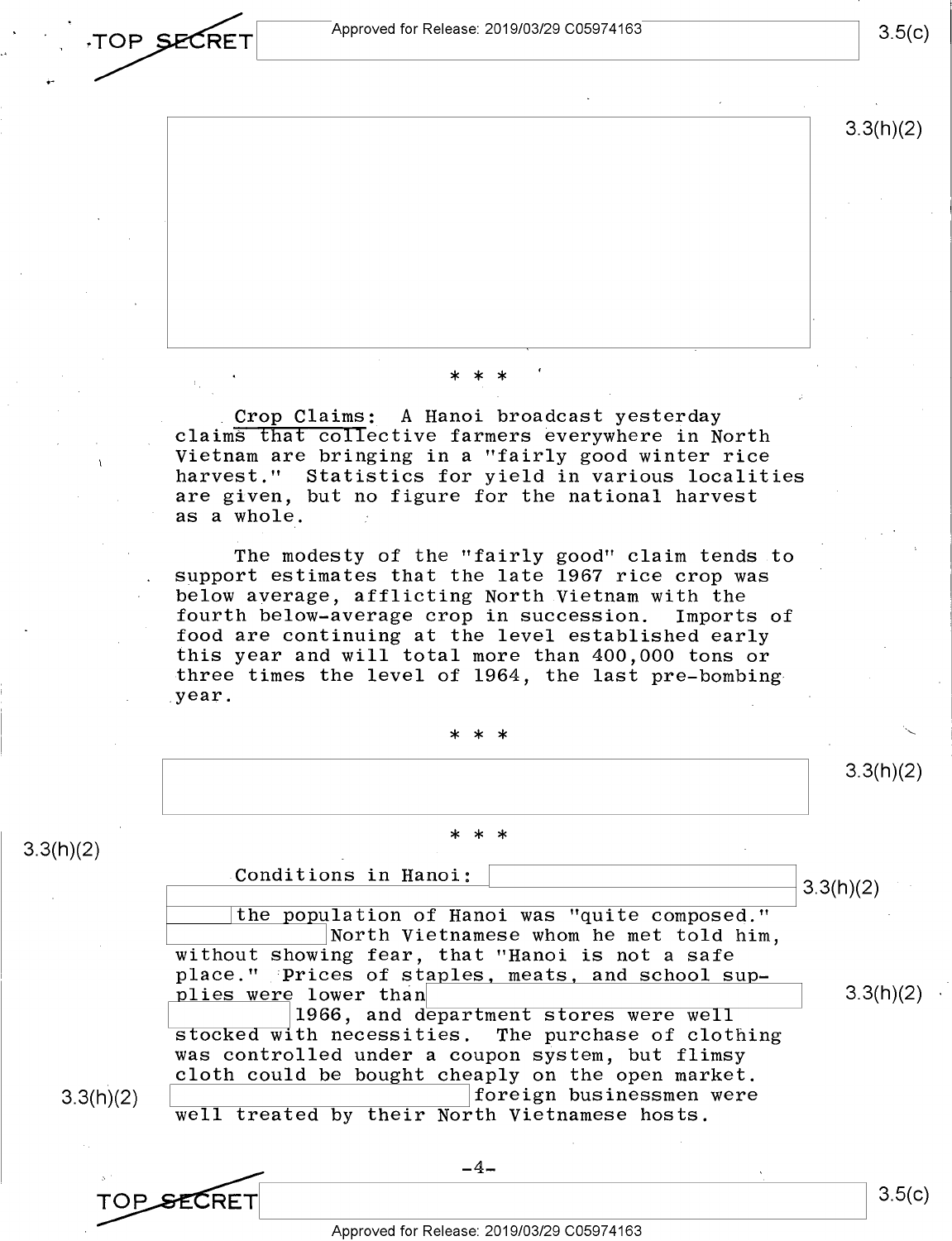.TOP **SECR**ET Approved for Release: 2019/03/29 C05974163<br> **LALL SECRET** 3.

TOP SECRET

Travel to Hanoi: The World Federation of United Nations Associations, which recently proposed a new scheme for achieving a settlement of the Vietnam war, is attempting to get a visa for its head, Ales Bebler of Yugoslavia, to travel to Hanoi.

### \* \* \*

Hanoi Quotes Pravda on Security Council Session: A broadcast in Vietnamese to South Vietnam on 6 December quotes a recent Pravda commentary on Ambassador Goldberg's statement regarding the US desire to have the Security Council discuss the Vietnamese problem. The broadcast quotes Pravda to the effect that this move "is merely a new deceitful trick aimed at covering up the US imperialists' aggressive acts and at preparing for escalation and enlarging the war;" Hanoi provided no commentary of its own on the issue.



3.3(h)(2)

, ..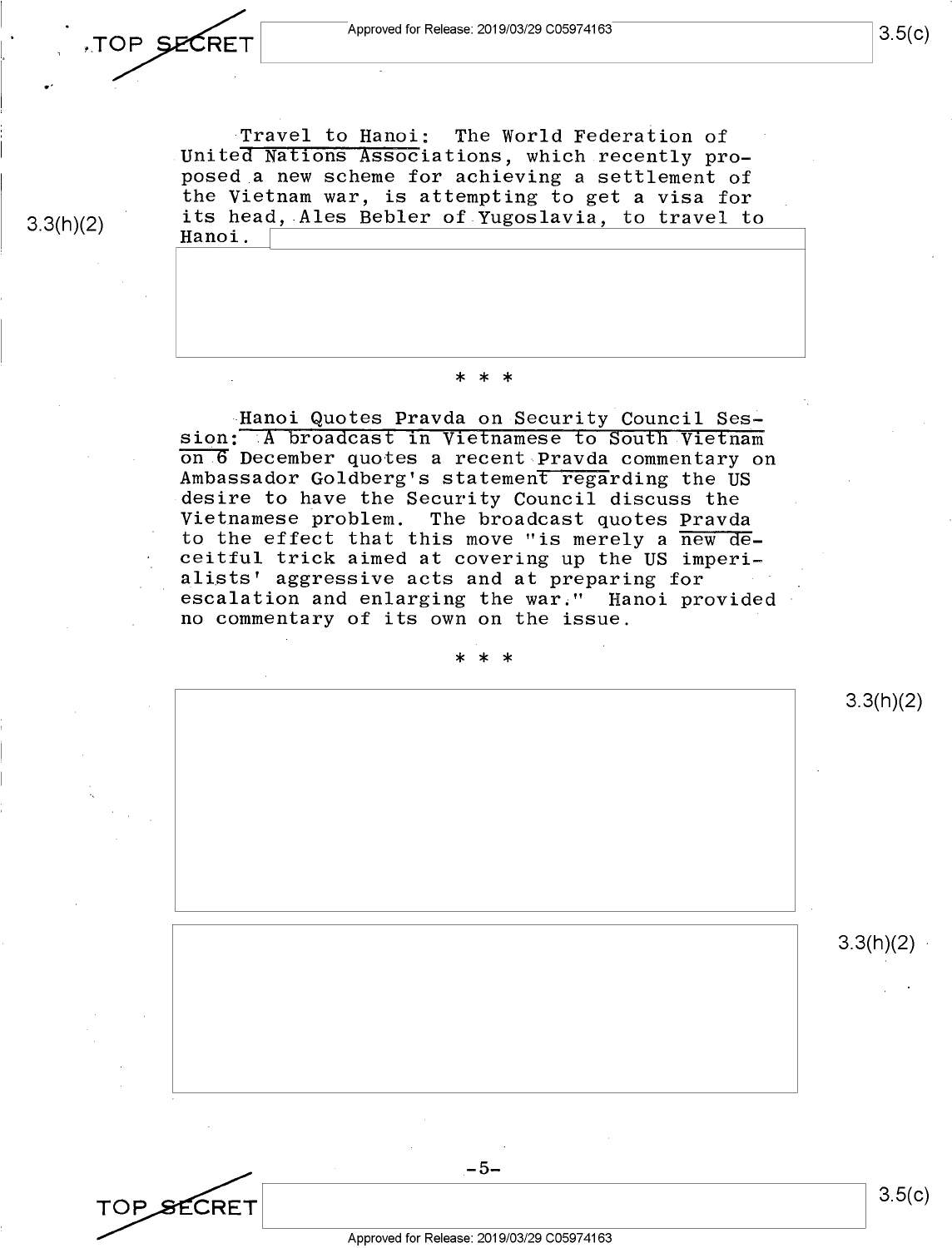3.5(c)

3.5(c)

TO<del>P S</del>ECRET

#### III. NORTH VIETNAMESE REFLECTIONS OF US POLITICAL ATTITUDES ON THE WAR

Liberation Front on McNamara Resignation: <sup>A</sup> Front broadcast in Vietnamese on 3 December claimed that by "kicking out" McNamara, by "holding him responsible for all mistakes and shortcomings, and by blaming him for his incompetence, Johnson and his clique have admitted defeat in the war." The broadcast continued that McNamara's departure also reflected "the serious stalemate and collapse" of the flexible response strategy of the US.

The resignation of the Secretary has not,  $ac$ cording to the Front, removed the Washington leaders' problem of finding "a way out of South Vietnam." This problem, the broadcast asserted, is "driving Johnson and his clique crazy." The statement also pointed to the "serious internal rift" that has developed among the US leaders because of repeated failures in the war. It reported that some factions urge that the US should "escalate the war to its last rung by attacking North Vietnam, China, Laos, and Cambodia." Others, the broadcast said, suggest that US troops be withdrawn to key defensive positions and that "puppet" troops be used to replace them on the frontline to "serve as cannonfodder." Still other factions advocate pursuing the present "stalemated.policy Johnson is following."

The broadcast concluded by stating that the "only correct way out for the US is to withdraw troops from South Vietnam and restore independence to the Vietnamese people, leaving them to settle their own affairs."

-6-